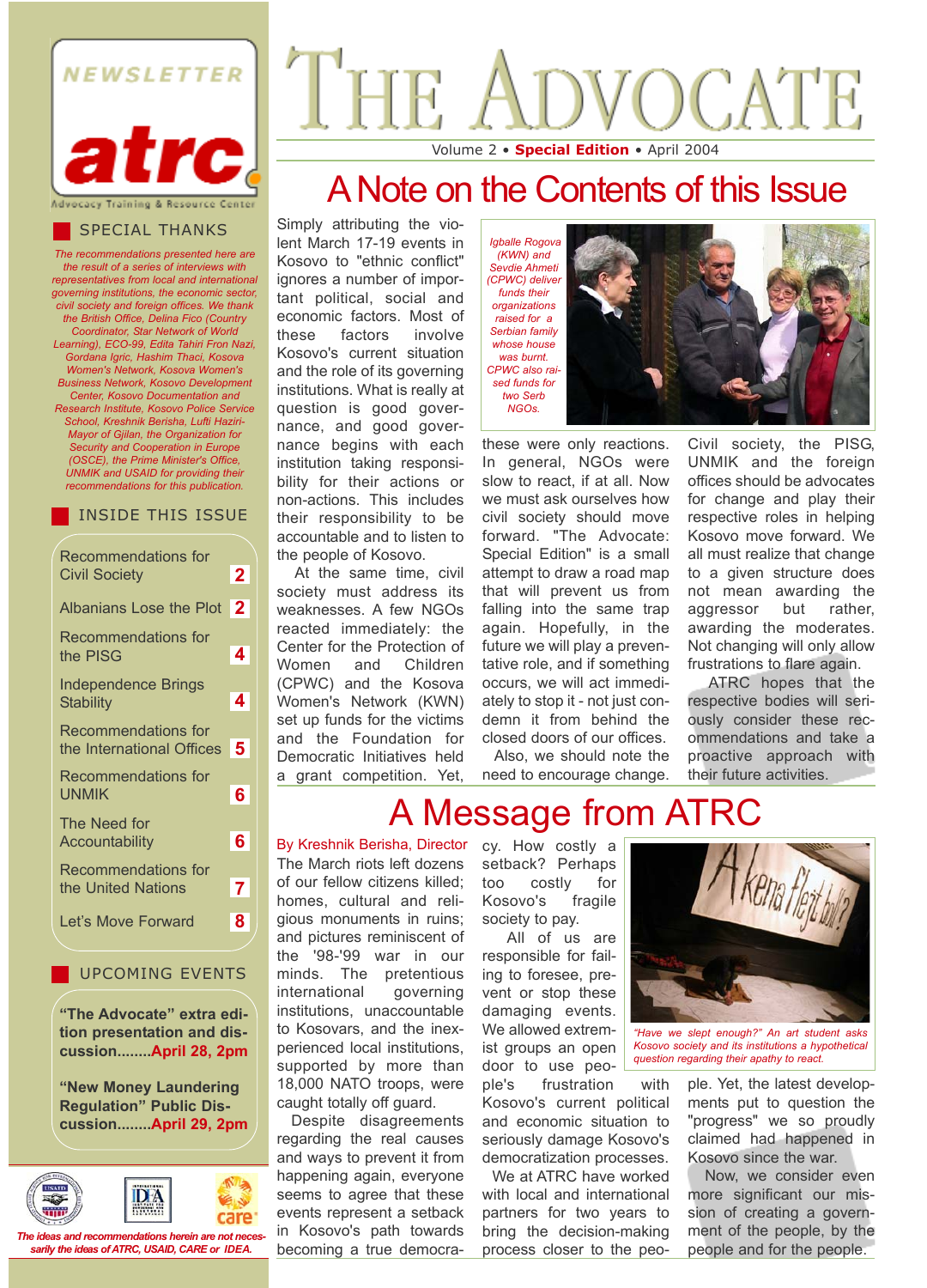

## Albanians Lose the Plot

*Last week's violence in Kosovo has played into Belgrade's hands by increasing the likelihood of partition.* 

There will be time enough for Kosovo Albanian political players to mull over how they let their own extremists last week score a disastrous own goal. They have seriously alienated international allies, played into Belgrade's hands and maybe undermined the chances of independence the only goal Albanian politicians could agree on until now without pulling a gun on each other. […] By Gordana Igric in London

Radical Albanian extremists - war veterans from the Kosovo Liberation Army, KLA, unemployed youths, student activists and probably a few cells of the Albanian National Army, [...] had lost patience with the international community, which has been dragging its feet for almost five years on Kosovo's final status. […] The extremists tried a recipe that has already been tested in other parts of the former Yugoslavia - read Croatia and Republika Srpska. First, expel ethnic minorities and then wait to be rewarded by the international community with a state, or at least (like the Republika Srpska) with an entity. […] The political framework is different now. The West is engaged in its "war on terrorism" and has little sympathy for another wave of burning and looting in the Balkans. […]

The UN mission cannot let all the Serbs leave Kosovo. It does not want to admit that the "multi-ethnic" Kosovo, which it was supposed to be building, was a failure. Some wonder whether the international soldiers guarding the Serbs in

*Continued on pg. 3. Full article on IWPR.*

## Recommendations for Civil Society

## **Show the "Real" Kosovo**

Most of the international community -- inside and outside of Kosovo -- has attributed the March violence to Kosovar Albanian society. According to official numbers, only 1% of the population participated. Yet some internationals believe that non-participation does not mean Albanians were against the violence. Unless Kosovar Albanians want the international community to believe that they condoned the violence, they should condemn it by writing a statement of their beliefs (including protection of property, peaceful dispute, the right of all parties to live in Kosovo and nonviolence). NGOs should collect signatures and widely circulate this statement both locally and internationally. This will improve Kosovo's current image.

Civil society should actively help displaced people return and involve local communities in providing aid, donating materials and welcoming them back.

NGOs should write a letter to the Security Council demanding that an independent group thoroughly investigated UNMIK's performance. Findings should be publicized in a report that details what happened and recommends how to prevent it from reoccurring. This report should include citizens' input, especially regarding potential failures



*Letter-writing and e-mail campaigns can be an effective tool for making Kosovo voices heard and lobbying for certain issues.*

### Joint Declaration of Kosovar Civil Society

*A Statement written by NGOs following the March violence.*

*We are gathered today as representatives of civil society for an immediate reaction to the events of the last few days in Kosovo. The result of today's meeting, attended by 57 non-governmental organizations and networks, is the following statement:*

*1. As representatives of Kosovar civil society, we are united in condemning all acts of violence of the last few days. We ask all citizens to immediately halt all protests and violent acts. Your grievances should not and can not be addressed through the destruction of Kosovo.*

*2. We ask from the responsible institutions to work actively and effectively on raising the level of the security for all citizens of Kosovo, especially for the Serb population in Central Kosovo and Albanian population on the north of Ibër/Ibar River.*

*3. We ask Kosovar institutions and UNMIK to end mutual accusations. Your immediate responsibility is for the security and the life of citizens of Kosova. As members of civil society we pledge to do our outmost to support the KPS, CIVPOL, and KFOR.*

*4. We express our deepest and most sincere condolences to all the families of the victims of disturbances of the last few days. We are aware that our words cannot substitute the loss of your loved ones. However, we hope that you know that your pain is felt by the entire civil society of Kosovo.*

*5. In this meeting, a special "ad-hoc" group has been created by the representatives of 15 organizations and non-governmental networks, in order to coordinate and plan the emergency activities of the civil society. The information about the next planned activities will be available after the first meeting of this coordinating body.*

of the international governing institutions. NGOs should solicit support from the quint offices for this.

Civil society should speak publicly against violence and promote integration. They should raise awareness as to why violence is the wrong approach. Civil society could also organize a candlelight vigil at all of the places destroyed in the recent violence.

#### **Be The People's Voice**

Civil society should become actively involved in making Kosovo voices heard, especially by internationals in Kosovo and abroad. Civil society should build a relationship with internationals to share Kosovars' thoughts and ideas. First, civil society should constantly request meetings with internationals, demanding that citizens be heard besides through the PISG, which may not always represent citizens accurately.

Second, civil society needs to improve Kosovo's visibility in the media locally and internationally. Civil society representatives should constantly publish articles on issues such as: Kosovars' positive activities, peaceful citizen movements, steps towards status, PISG performance, UNMIK accountability, etc. They should involve competent journalists in writing these articles. The media can be used to share information and to mobilize people for positive actions. The international press can also be used as a tool for internationals to hear local people's needs, especially to demand UN accountability.

Third, civil society should utilize its connections with outside governments and NGOs to gain support.

Fourth, through letter-writing and e-mail campaigns Kosovars can express their opinion and lobby for certain issues. Letters can be sent to individuals or organizations of influence such as SRSG Holkeri, the quint offices, OSCE, UN Security Council, Kofi Annan, US congress and individual governments abroad.

Fifth, NGOs should\_invite all sectors to talks, both closed and televised, to discuss all parties' wants and peaceful solutions. Such talks should include war veterans, religious sects and parallel structures.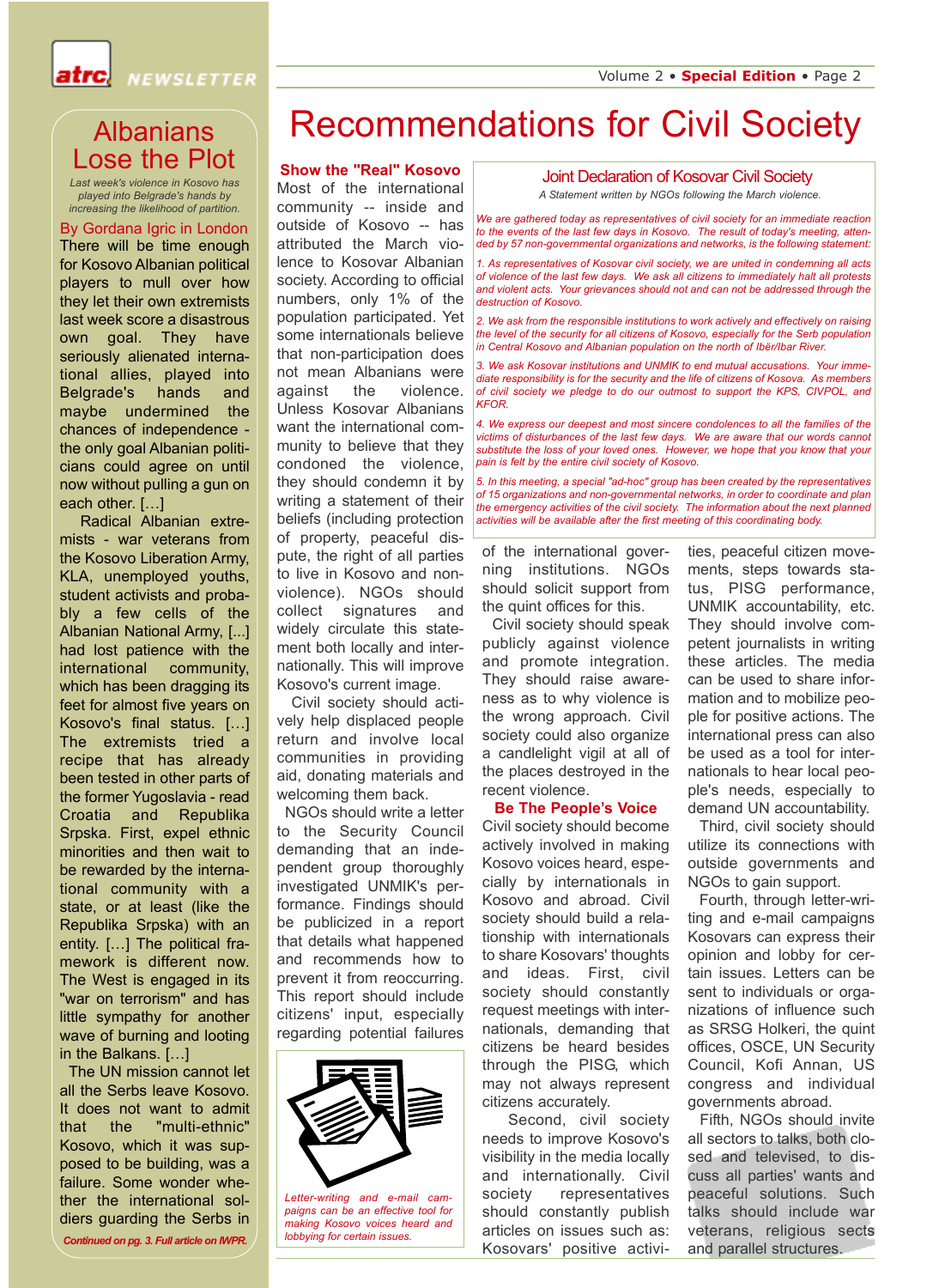

### **Albanians Lose cont'd**

northern Mitrovica are there to combat Albanian extremists or to block the Serbs from leaving - which would confirm the final failure of the international community. [...] Belgrade dreams of a Bosnian solution here, with a Kosovo Serb entity created on the same lines as Republika Srpska. This strategy is already being discussed, with a cantonisation plan floated a couple of weeks ago by the Serbian prime minister Vojislav Kostunica [...]. Belgrade will do everything to keep the remaining Serbs in the north. The strategy of building parallel institutions that was already in place in northern Mitrovica, and which has infuriated the Albanians over the last few years, will continue. The Serbian state will continue to issue documents to the people of the northern Serbian enclave, building up a Serbian health and educational system there, paying pensions and so on. […]

UN officials in Kosovo have refused to give the press any logical explanation for these latest events, which tells a lot about the confusion and disarray in their ranks. In the short term, UN officials in Kosovo will try to downplay recent violence, to calm the situation and boost their own morale. […] But in the long term, the UN is in a bind. [...]

What about the Kosovo Albanians who suffered so much under Milosevic, a suffering that Serbia systematically refuses to acknowledge? They might perhaps be best described in the same terms that Serbia's nationalistic writer Dobrica Cosic once employed for the Serbs: a nation that wins the war but loses the peace.

#### *Printed with permission from IWPR*

## Civil Society Recommendations II

#### **Be Accountable**

NGOs should form coalitions, design long-term strategies and undertake joint campaigns. They must hold themselves accountable to higher standards of transparency, accountability and self-evaluation. If civil society claims to represent the people, then they should really represent the people. Their activities should not be for media show or to attract donors. **Improve Communication** Civil society needs to delve into the population, organizing town hall meetings, roundtables to raise "moral' awareness and public debates. NGOs should help citizens find solutions to community problems and empower moderates by being their "mouthpiece". This includes transforming the ideology in all sectors from a "victim" and complaining approach to a proactive approach and finding positive ways to channel people's energies towards initiating real changes, peacefully. Civil society should work directly with and involve viable communities like youth, the unemployed and families on social assistance. For example, NGOs could establish community public commissions outside the government; these commissions would be responsible for delivering the community's voice and holding governing institutions accountable.

Civil society should build relations and develop a homogenous approach with UNMIK and the PISG. They should request more meetings with the SRSG and decision-making bodies.

Civil society should do more joint projects with majority and minority members organizing and participating together. More specifically, NGOs should work to improve communication with the Serb community, both locally and regionally. **Apply**



**Pressure for Progress** Civil society *Birra e Pejes is one factory waiting to be privatized. Doing so would entice investors, allow for product expansion, provide new job opportunities and lead to thousands more Euros for the Kosovo consolidated budget through taxes.*

should be actively involved in helping the PISG design a longterm strategy to present to the international community. This strategy should address status, achieving standards, improving public relations, etc.

Since it has the relevant expertise, civil society should engage itself more in building new institutions and influencing economic, social and political issues through advocacy. Civil society should be more proactive in writing strategies, policy papers and regulations. It should offer more consultation to the PISG in drafting legislation. More specifically, civil society should support standards (before or after final status) as human rights for Kosovo to work towards achieving.

Civil society should educate the public to elect better governmental representatives and to hold current and future representatives accountable. For example, in the upcoming elections, civil society should make politicians publicly present their platforms. If politicians do not follow these platforms, civil society should publish articles in the media showing specific representatives' and parties' failures.

Civil society needs to actively promote progressive causes and values. At the same time, NGOs need to channel their efforts and energies to areas where concrete changes can be made. For example, civil society can lobby for UNMIK to increase taxes on imports that compete with local products; lower costs on importing raw materials; for a transparent and speedy privatization process with citizen involvement and monitoring; and for passports and travel documents to be accepted.

Civil society should be more persistent and follow through with its advocacy campaigns; advocacy involves long-term dedication to finish what one starts.

**"Advocacy is not a project. It's a long-term process that requires persistence."**

#### **Educate Society**

Civil society should speak with parents, teachers and the Ministry of Education to better educate society about the positive aspects of a multi-ethnic society, UNMIK's role in Kosovo and how to hold elected officials accountable. One point to clarify in these meetings is that returning Serbs does not mean returning the Serbian regime.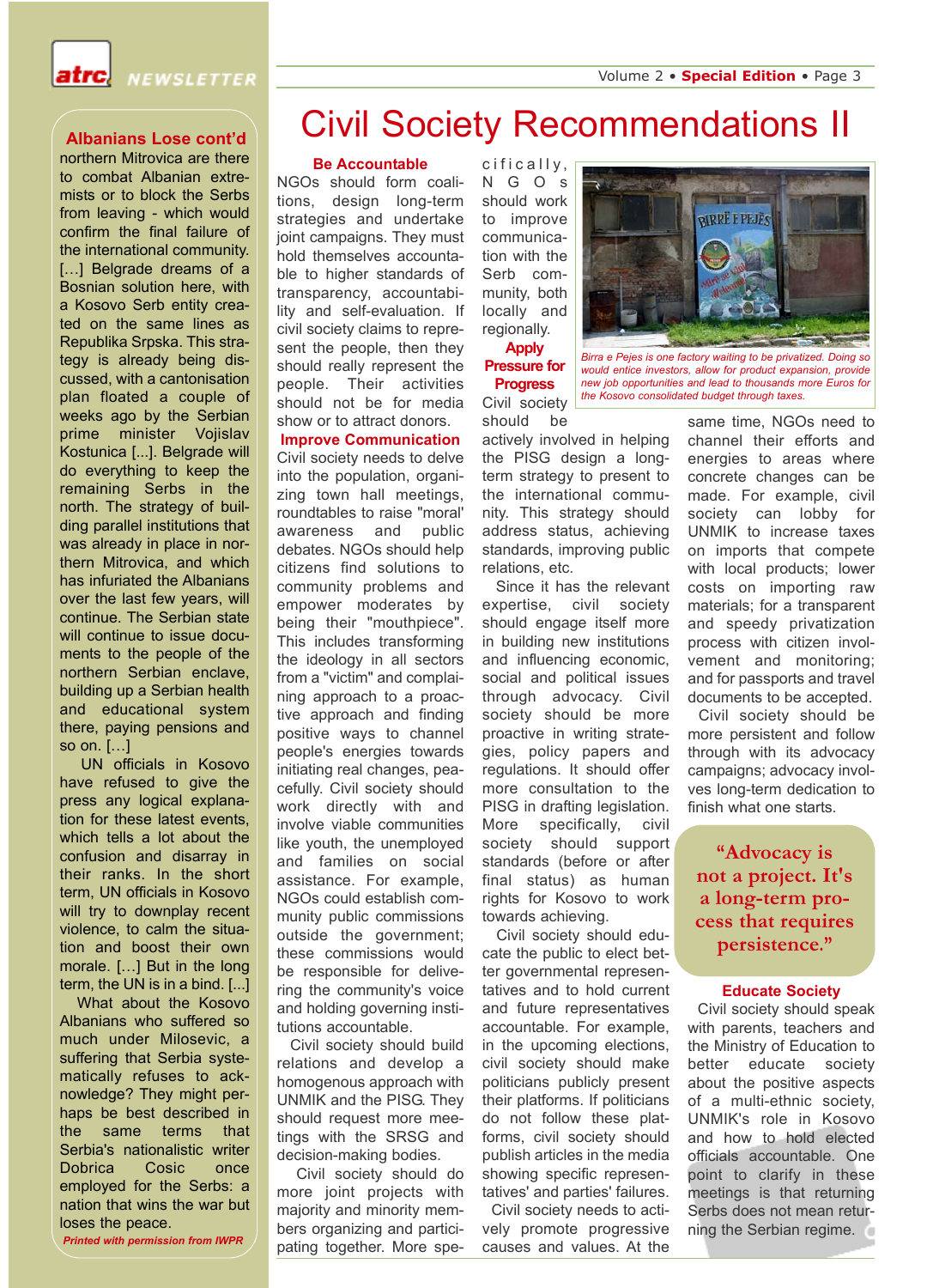atrc.

**NEWSLETTER** 

## Independence Brings Stability

In five years, international governing structures have moved things forward in many respects, but the overall stagnation is becoming increasingly visible. On the one hand, Kosova has established its elected institutions while on the other hand these institutions are late in meeting people's requests. Kosova's emergency phase has ended, but the development phase has just begun. People are waiting for independence and a normal economic life, but a stable political and economic future are nowhere in the immediate horizon. By Edita Tahiri in Pristina

Leading international analysts have observed that as long as Kosova's status is unresolved, tensions and insecurity will continue. The International Crisis Group and the International Independent Commission for Kosovo suggested "conditioned independence". Other models are "independent status plus protectorate, according to East Timor" or "independence and standards in one package". These models offer solutions for Kosova as a protectorate, as well as an exit strategy for the international community.

Some recommendations that I believe will contribute to a way out of the current situation as well as the realization of a sustainable solution for Kosovo are as follows:

• The international community should recognize the independence of Kosova as a stability factor for Kosova and the region.

• The international community should change its current strategy "standards before status" and imple-

## Recommendations for the PISG

### **Build Capacity for the Future**

Members of the PISG need to build their capacity and improve their performance so that international governing bodies consider them viable partners. If the PISG can prove that they are capable of managing their current responsibilities, then the international community will be more convinced to hand over additional competencies. By working as a team, the PISG will be more able to proactively make serious demands for Kosovo's future.

The PISG should openly request and undergo training on management; finances; developing and implementing a strategic plan; and hiring and firing personnel. Transparency in the hiring process and job descriptions and must be established.

The PISG should use civil society as a resource. For example, civil society can provide expertise and objectivity in policy papers.

> **"Independence is not a gift. The PISG needs to build strong, effective institutions to first show that they can be valuable partners."**

#### **Develop a Strategy**

The PISG should bring in a strategic planning specialist to develop a strategy and implementation plan. OSCE, civil society and public monitors should participate in this transparent process. The strategy should specifically address issues related to the role of the international commu-

nity, privatization, minorities, parallel structures, relations with the Serbian government, Mitrovica, crises management, missing persons, standards, travel documents, license plates, unemployment, electricity and water. As progress is made

towards achieving the goals set out in the plan, this information should be made available to the public so that they can see progress being made.

### **Work Directly with Serbia**

For final status, the PISG needs to negotiate directly with Serbia because the international community will not simply hand over independence. Doing so would set a precedent to which the UN will not commit. The PISG must initiate an open dialog with Serbia, especially to negotiate on delicate issues such as missing persons, parallel structures and Kosovo's final status. The PISG must cooperate to devise a serious proposal for Kosovo's final status to present to Serbia and the international community.

## **Improve Information-Sharing** The PISG should build rela-

tionships with the people, KFOR and UNMIK. All elected and appointed officials need to create mechanisms

H W kah po na çojnë

*"Taken together, Kosovo's governing system is like a Byzantine maze with doors in Pristina, Belgrade and the UN. Both the authorities and civilians lose their way in the shadows and turns." For the full article see pg. 6, "The Need for Accountability." The maze above, part of an art exhibition in Prishtina, symbolizes the maze that Kosovo must navigate to acomplish standards. Ironically, the outcomes on the other side are all unkown.*

for gathering information from the public, especially dependable objective information outside the media. The PISG should work directly with and involve viable communities like youth, the unemployed, and families on social assistance. The PISG should also:

• Establish informationsharing offices so that people can easily access information without spending hours in government buildings waiting for documents. • Establish a central intelligence agency that provides accurate information and that takes preemptive steps against potential outbreaks of violence in the future.

Open liaison offices abroad to promote the PISG's and Kosovo's interests, especially in international centers of power like Vienna, Brussels and New York.

Create mechanisms to better publicly communicate the PISG's stance on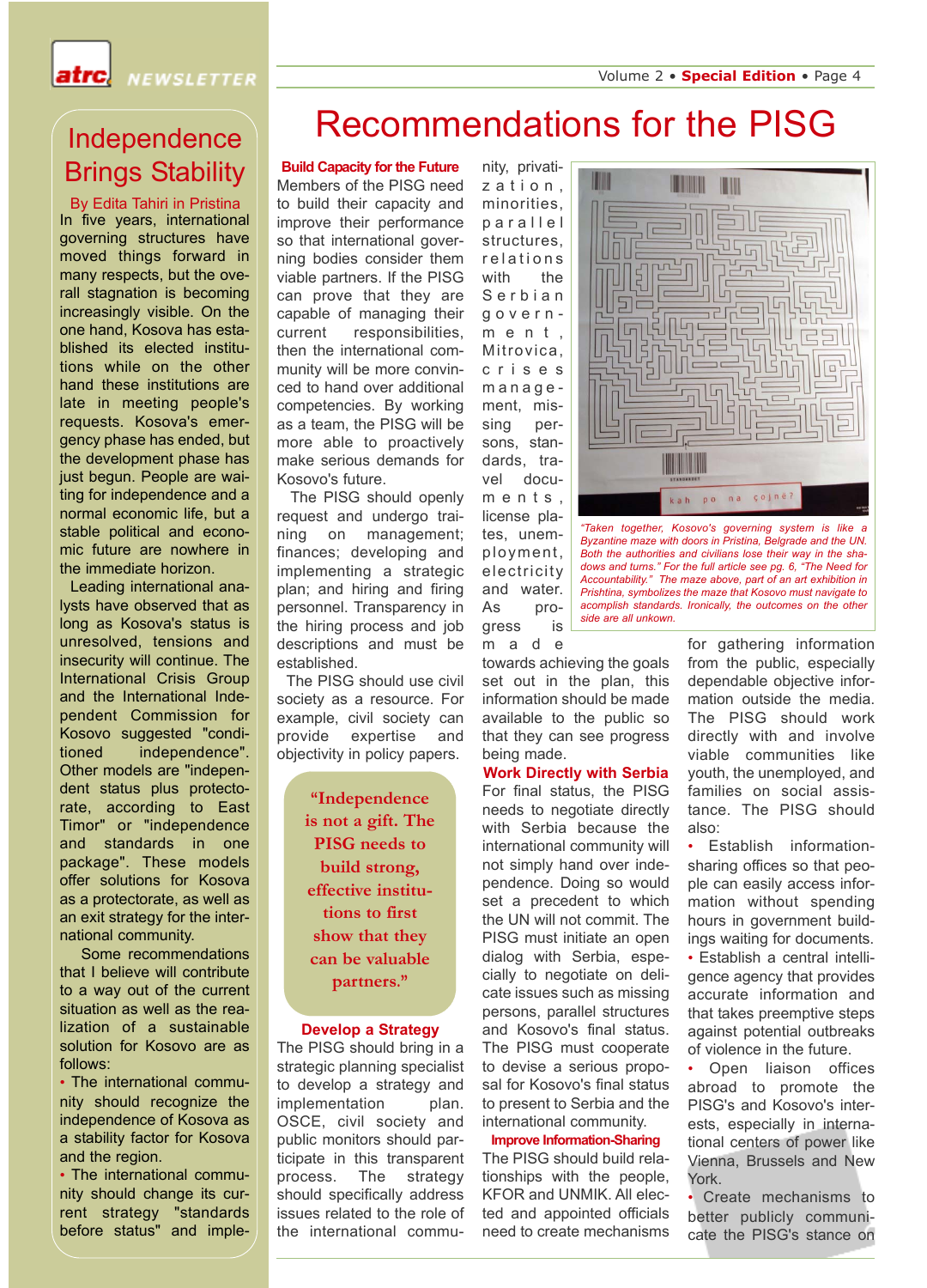

### **Stability Cont'd**

ment a strategy "independence and standards in one package". Kosovo's independence will open the way fo development and standards implementation;

• UNMIK and local institutions should redefine their relationship, specifically regarding transferring competencies to locals.

• Local institutions and political forces should be unified as a coalition. They should come up with a joint strategy to face challenges.

• Local institutions and political forces should redefine their relationship with citizens since there is a missing link between leadership and citizens.

• The international community and local political forces should accept election system reform according to the proportional model with open ballots and more voting districts. This would decrease citizen's dissatisfaction because they would be able to elect their desirable candidates and political parties would be obliged to nominate more qualified candidates. Election reform would improve governmental accountability and motivate citizens to participate in the elections.

• UNMIK, local institutions and civil society should work towards healing wounds from war, resolving the missing persons issue, returning refugees and delivering punishment to Slobodan Miloshevic and his collaborators.

• Locals and internationals should form a consensus regarding Kosova's economic plan; this should include more effective privatization and appropriate competencies for locals. • The local government

should have more competencies for managing internal security issues.

## Recommendations for the PISG II

issues and apply more pressure to achieve the PISG's demands.

### **Be Held Accountable**

First, the PISG needs to request that an independent analysis of the PISG's functioning during the March events. The PISG should watch videos of their reaction and ask questions: what is our society aiming towards and is this it? The areas where they failed in their responsibility should be shown publicly, both locally and internationally. Then the PISG should reshuffle the cabinet based upon failures to act responsibly. More specifically, any person who publicly supported the violence or was responsible for failures should resign or be dismissed. Also, the Ministry of Education should investigate which teachers allowed students to leave their classrooms to participate in

the protests and take the appropriate measures. Second, the PISG should guarantee implementation of the rule of law by

investigating and prosecuting former criminals, underground groups, religious extremists, fundamentalists, and parallel structures-Albanian and Serbian alike.

**Take Responsibility for Protecting Minority Citizens** Everyone in the government must immediately reach out to the Serb and other minority communities and work to restore damaged property and churches. The President and other political leaders must take the lead in accepting all communities because others reflect their example.

**A Positive Example**

*All municipalities should follow Ferizaj's example, calming the community and publishing requests for Serbs to come back.. Municipality leaders need to have more public courage and responsibility to protect all members of their community. This would show the international community that Kosovars want a multi-ethnic society.*

> In the future, the government must build a relationship, both publicly and internally with minorities in Kosovo. The government should work with Kosovo's minority communities to draft an "integration plan". This could include community-based and local police mechanisms for Kosovars to protect minorities. The PISG should take the initiative to end parallel structures, and the Ministry of Education should immediately initiate an intensive multi-ethnic curriculum.

## **Recommendations for the International Diplomantic Offices and Quint Group**

The international diplomatic offices should be more active and decisive. Each office and/or a coalition of offices should devise a strategy on at least two or three issues on which they are capable of making a difference. The offices should make this strategy public.

International offices should provide support forlocal civil initiatives by pressuring independent governments, UNMIK and the Security Council to listen to civil society's and citizen's requests. For example, in the election system reform campaign, international offices voiced support for changing the electoral system, but they did not take any further initiative. They

should use their own means to apply pressure towards UNMIK and the UN Security Council on issues that they support.

The international offices should provide more leadership and advice to local people. They should increase direct communication with locals through seminars and discussions. More of the local people's

and experts' ideas should be incorporated in their strategies.

More specifically, the international offices should take a stance on supporting issues towards democratiziation in Kosovo. This should include devising a common strategy regarding UNMIK's future role in Kosovo.

## **A Recommendation for a New Reconciliation Strategy**

*Kosovo's reconciliation process needs an honest, pragmatic human rights approach. The strategy for reconciliation cannot involve blaming the majority or socially blaming the minority. The PISG and internationals should issue a statement that they are working to make human rights available to all. A human rights approach would be more beneficial to the community than the current ethnic based approach.*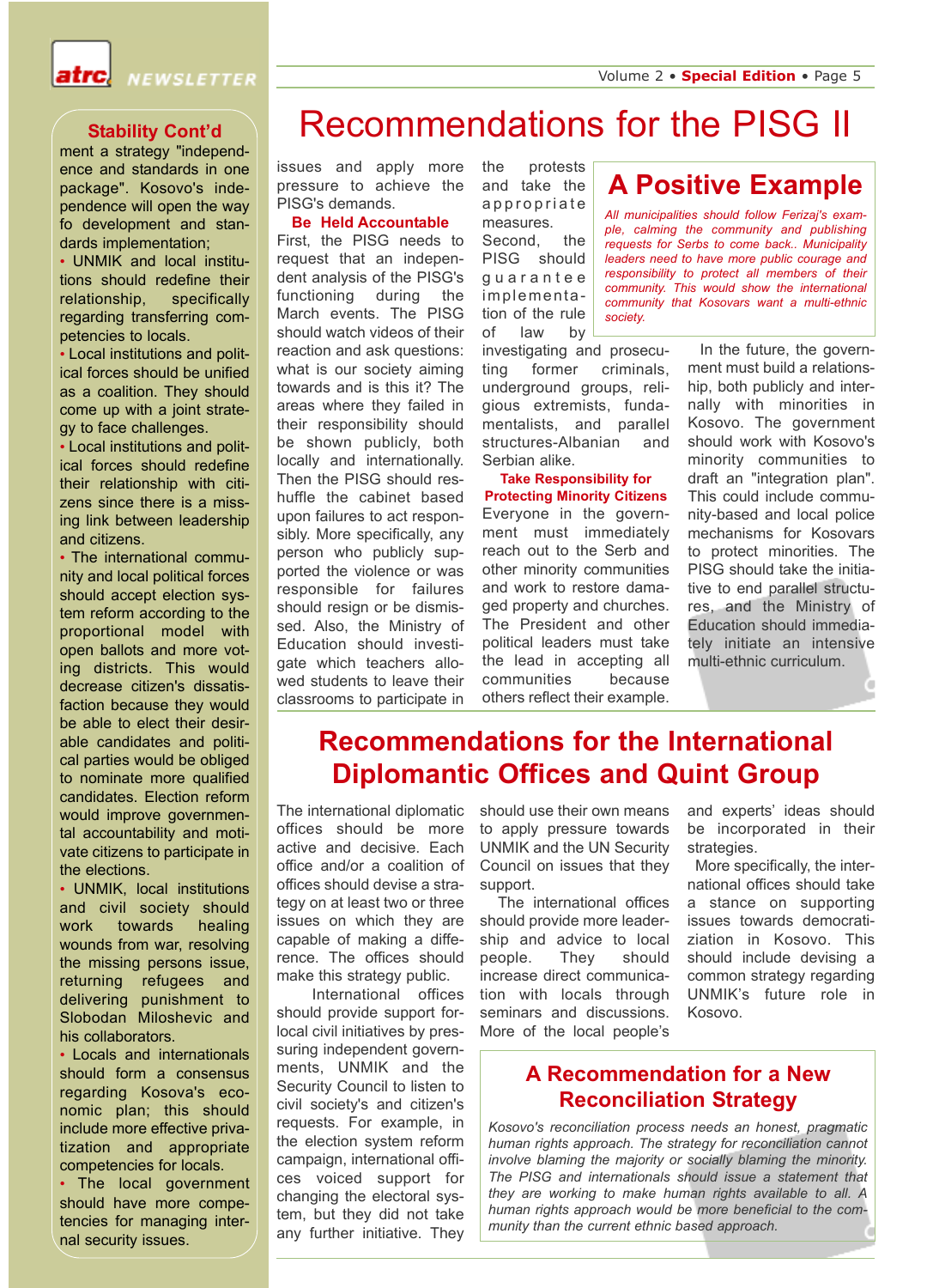

## The Need for Accountability

*Which governing authority in Kosovo should bear responsibility for failing to prevent the recent violence?* 

#### By Fron Nazi in Pristina

The recent clashes between Albanians and Serbs in Kosovo [...] should not raise the old question of whether Kosovo's two main communities can co-exist. The more relevant question is which governing authority should the victims hold accountable? [...]

On one hand, there is UNMIK, the ultimate authority that is responsible for the police and courts. On the other, the Provisional Institutions for Self Government, PISG, comprised of elected citizens, but which is no stronger than a high school student council. The structure is further complicated by the Serbian government's ongoing influence over Kosovo Serbs.

So, which governing authorities can the people of Kosovo - both Albanian and Serbian - hold accountable for failing to prevent the recent violence? The locally elected PISG is accountable to the electorate but lacks power, while UNMIK has power but is accountable only to the UN Security Council. Under its current structure, the governors of Kosovo - both the local and the international officials are the most "independent" in the world - in the sense that none of their authority is accountable to the people.

UNMIK has developed a road map comprised of a series of standards that the Kosovars must fulfil before final status will be discussed. [...] For the PISG to meet the set standards, UNMIK has to relinquish more power to them. [...]

While the status issue remains in limbo, two paral- *Continued on pg. 7. Full article on IWPR.*

## Recommendations for UNMIK

### **Hold People Accountable**

The overall functioning of UNMIK needs a thorough review. Those responsible for failures, either immediate or indirect, should resign or be dismissed. KFOR and UNMIK police need to deeply evaluate their performance, and those who failed to perform their jobs should resign. UNMIK should use the rule of law, publicly investigating and arresting members from AKSH, underground networks and religious fanatics that were involved in the March violence.

In the future, UNMIK must be more transparent and accountable. The current approach, where society feels that UNMIK is more of a dictatorship than an exemplar of democracy, leads to public frustration and sets a bad example for Kosovar institutions by not responding to locals' requests. More specifically, UNMIK should improve its accountability and transparency in relation to reserved powers, especially KEK, PTK and privatization.

### **Reevaluate Strategy**

UNMIK has different agendas within itself; it needs a homogenous approach for Kosovo. The current lack of clarity and vision leads to discontent and rumors. UNMIK needs to communicate a clear strategy and deliver it. This strategy should clearly address parallel structures. UNMIK should also consider redesigning benchmarks or at least pushing harder for fulfilling the current ones.

> **"The role of UNMIK is to make itself unnecessary."**

### **Transfer Powers**

UNMIK's strategy should include a specific implementation strategy for the urgent transfer of powers. UNMIK needs to work more closely with the PISG. Giving more power to the PISG in decisionmaking would speed the transfer of power process,

provide the PISG with more ownership and make them more able to successfully implement standards. UNMIK should remain available to provide assistance and mentoring to the PISG as powers are transferred. UNMIK should steadily provide concrete progress reports to the public so that they can see changes occurring.

## **"[The PISG] can't learn to swim by just being taught the theory."**

#### **Stimulate the Economy**

UNMIK needs to focus especially on stimulating the economy. First and foremost, Kosovo needs a speedy, transparent privatization process. UNMIK should conduct an analysis of the privatization process thus far and make this information public. In the future, the public should be more involved in the process, especially in monitoring for transparency. Changing the fiscal policy would also encourage investors to enter Kosovo. Encouraging European countries to recognize UNMIK travel documents and Kosovar license plates, allowing more taxes on imports that compete



*that the first standard, democracy, be achieved*

with the local economy and lowering costs on raw material imports would further stimulate the economy.

## **Improve Information-Sharing**

UNMIK needs to improve intelligence communication between itself, OSCE and the local police. UNMIK should devise a better information strategy for making progress known and addressing bad news. Specifically, UNMIK needs to improve leadership so that an authoritative message with credible information can be rapidly distributed publicly and so that institutions can have a united, immediate approach to issues.

Through town meetings and other communication strategies, UNMIK should increase contact with local people. UNMIK needs to train itself to listen to Kosovars as thinking individuals with their own real concerns, ideas, and worries. This can include working with civil society to hear people's concerns. Even if UNMIK does not always agree with locals' ideas, UNMIK representatives should at least discuss these issues with citizens to provide the reasons why UNMIK disagrees. This will enhance communication and understanding between Kosovo citizens and UNMIK. UNMIK should also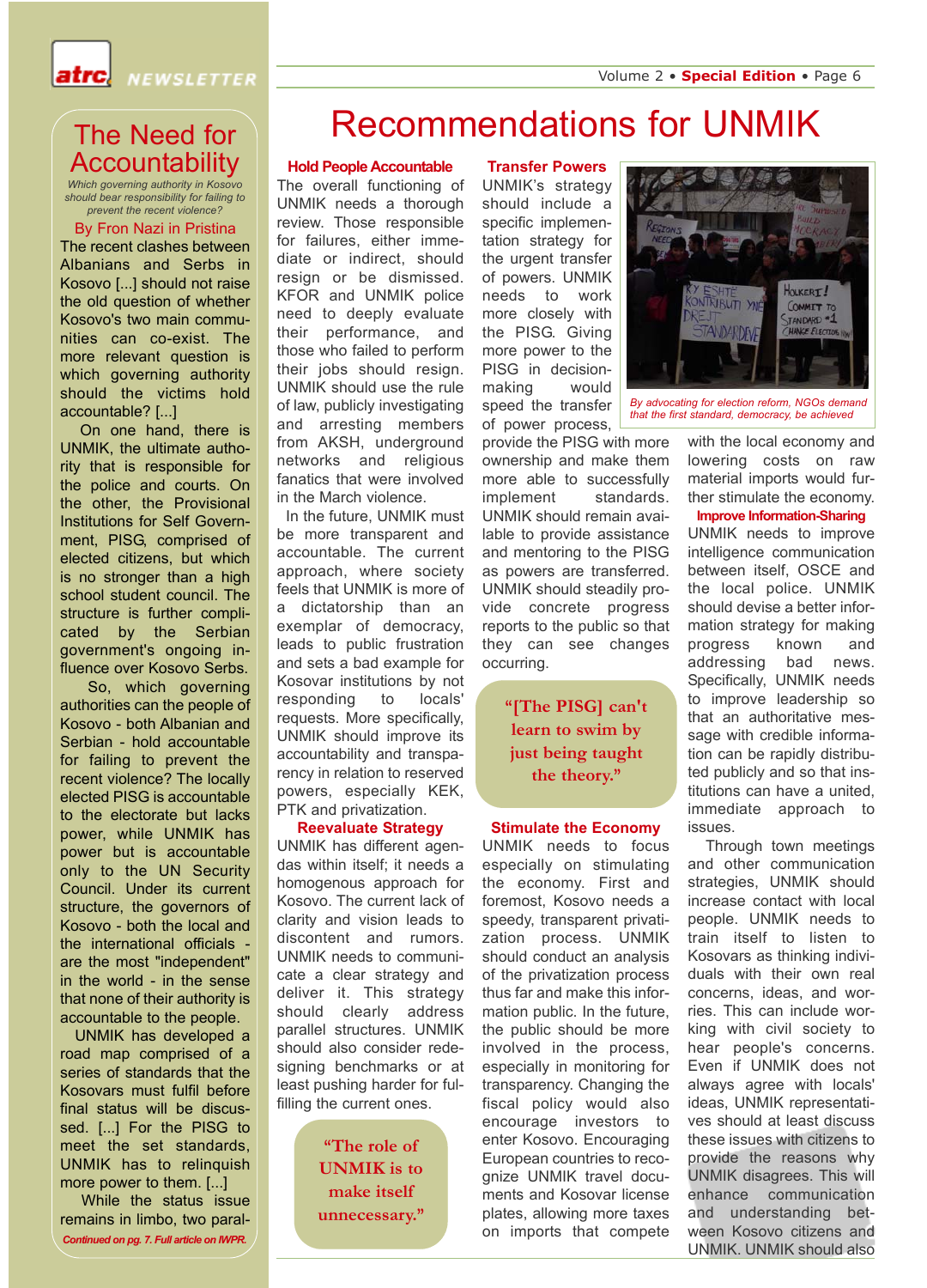

lel governing systems have emerged. Powers are divided between the UN, which is legally responsible but not accountable, and the PISG, which is, at best, morally responsible and accountable. The end result is a "stateless state" where emphasis is placed on an on-going exercise in democracy rather than the establishment of responsible elected officials and rule of law.

Although Kosovo's future status remains unclear, UNMIK needs to clearly transform its "nation building" role and establish principles of good governance applicable to both UNMIK and the PISG that allow Kosovo's citizens to hold them accountable. For example, UNMIK has led the drive for an anti-corruption policy, but at the same time has made it clear that the policy does not apply to UN authorities who continue to control the purse strings.

UNMIK needs also to address issues that are not negotiable, like the fate of missing persons and the return of Serbs. This should not be done piecemeal, as now, but collectively, so each group's concerns are addressed. The inhabitants of Kosovo should not be addressed as ethnic Albanians or ethnic Serbs which only adds to the divisions - but as citizens.

The police and the judiciary need to be strengthened by allowing the rule of law to take precedent over respective western political concerns. This would lead to the arrest of such groups as the so-called "Serb Bridge Watchers" who patrol the bridge in Mitrovica, and the Albanian militants who use the guise of "nationalism" to justify their criminal acts. [...]

*Printed with permission from IWPR*

# Accountability (Cont'd) Recommendations for UNMIK II

involve the Prime Minister, PISG representatives and local analyses in the Kosovo progress assessment reports that it sends to the UN Security Council.

**Cooperate with and Assist Local Authorities** UNMIK needs to cooperate better with the PISG. On political terms, UNMIK must have a genuine partnership with the government. This does not mean seeing partners only when those partners deliver what is within their interests. UNMIK representatives need to ask what they can give their local partners as well. For

example, the Prime Minister and SRSG could have lunch together once per week without advisors in a location unknown to the press. They should have a gentlemen's agreement not to leak information shared

> **"Internationals have grossly underestimated the strength of local government."**

between them. A better personal relationship will lead to a better working relationship.

By involving the PISG in communicating with the public at press conferences, UNMIK would give the PISG more experience and would also publicly show its commitment to working with local people.

UNMIK should give more responsibility to the Kosovo Police Service, especially in security. By providing more training for riot situations, more equipment and establishing a special trained unit, the local police will be better prepared to address similar situations to that which occurred in March.

## Recommendations for the UN

#### **Assess UNMIK**

As the only body responsible for holding UNMIK accountable, the United Nations Security Council has a duty to investigate precisely what led to the March events and to reevaluate UNMIK's strategy based on those findings. The Security Council must establish an independent body to investigate the recent events in Kosovo and to make public its findings, replacing the fastmultiplying rumors with facts. Those individuals within UNMIK who failed to perform their jobs should resign or be dismissed.

**Assure UNMIK Functions**  The Security Council needs to pressure UNMIK to resolve conflicts related to approach, mistrust, lack of clarity and power-sharing both within UNMIK as well as with the PISG. Teamwork is necessary to move forward and to increase the efficiency of UNMIK and the governing of Kosovo. This should include citizen involvement in decision-making processes, at least as monitors or consultants. The Security Council should encourage UNMIK to listen more to citizens' requests that are currently often ignored, which leads to frustration among the people. If necessary, as related to this or other issues,

UNMIK should put together an evaluation committee to consider making changes to UN resolution 1244.

For the remainder of the mission, the Security Council should establish a permanent local monitoring body that assesses the progress and job performance of UNMIK and OSCE. This information should be made public so citizens see progress being made.

### **Make Real Decisions**

As people inside and outside UNMIK have commented, the institution is too soft. The UN itself has been described by its own employees as well as citizens as a "weak, ineffective



*Citizen dissatisfaction could be seen in the weeks preceding the March violence, as demonstrated by this poster at an art exhibition at the Boro Ramiz shopping mall in Prishtina. "Tung" means "goodbye."*

dysfunctional bureaucracy." The UN Security Council needs to overcome its differences to make some real decisions. It needs to uphold democracy within its own institution and among its members before preaching the idea of democracy to the rest of the world. The UN must start making real decisions in a timely manner. These decisions should be made after acquiring a better understanding of what is happening on the ground. Overall, the UN must change its role from an arbitrary to a proactive and facilitative institution, so that its missions may do the same.